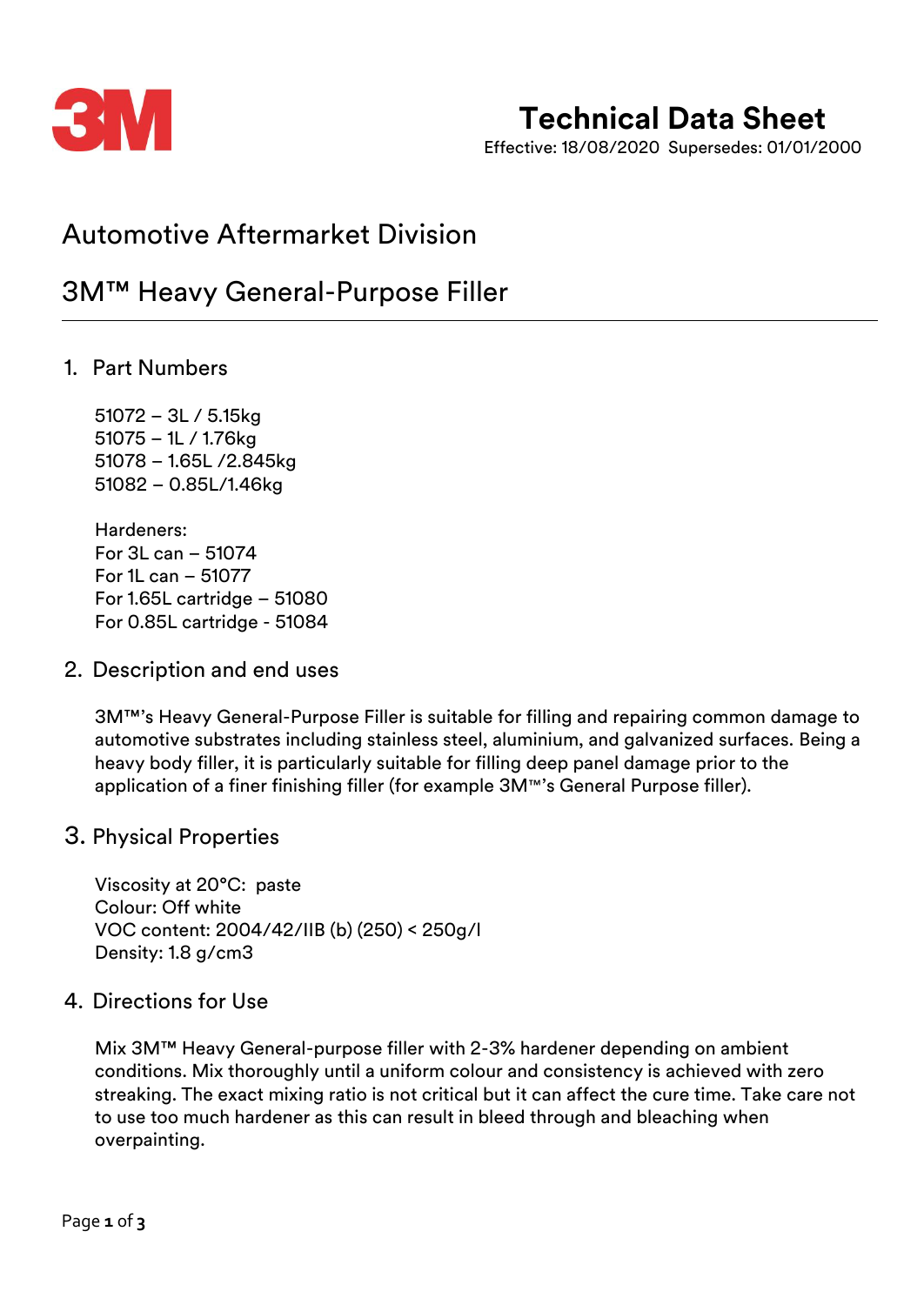

# **Technical Data Sheet**

Effective: 18/08/2020 Supersedes: 01/01/2000

The substrate should be prepared and cleaned using the appropriate 3M™ abrasive sheet or disc. On steel this would generally be P80, aluminium P120 and plastics P120/P180 depending on their type. Substrates should then be thoroughly cleaned and degreased before applying the filler.

3M™ Heavy General-Purpose filler is sandable after approximately 20 minutes at 20°C.

#### 5. Storage

Store in tightly closed container in well ventilated area at room temperature. Under normal storage conditions, shelf life is 9 months (1,65 lt // 3lt size) or 12 months (0,85lt // 1lt size) from date of production.

Batch code / date of production: YMMDDXXXXX = last digit of Year, Month, Month, Day, Day, X = Internal Production Code.

#### 6. Safety

3M™ Heavy General-Purpose Filler is designed FOR PROFESSIONAL INDUSTRIAL USE ONLY.

Read full instructions and material safety data sheet before use.

IMPORTANT: This product contains hazardous materials and therefore appropriate personal protective equipment should always be used. Please refer to the label and consult the material safety data sheet for full handling instructions and personal protection information. These are available via your stockist. The supplier disclaims any liability where the user does not wear the recommended personal protective equipment.

### 7. Disclaimer

All statements, technical information and recommendations are based on tests we believe to be reliable as at the date of hereof, but the accuracy or completeness thereof is not guaranteed. Please ensure before using the product that it is suitable for your intended use. Since the conditions and methods of use of the product and of the information referred to herein are beyond our control, other than for fraudulent misrepresentation, 3M expressly disclaims any and all liability as to any results obtained or arising from any use of the product or reliance on such information